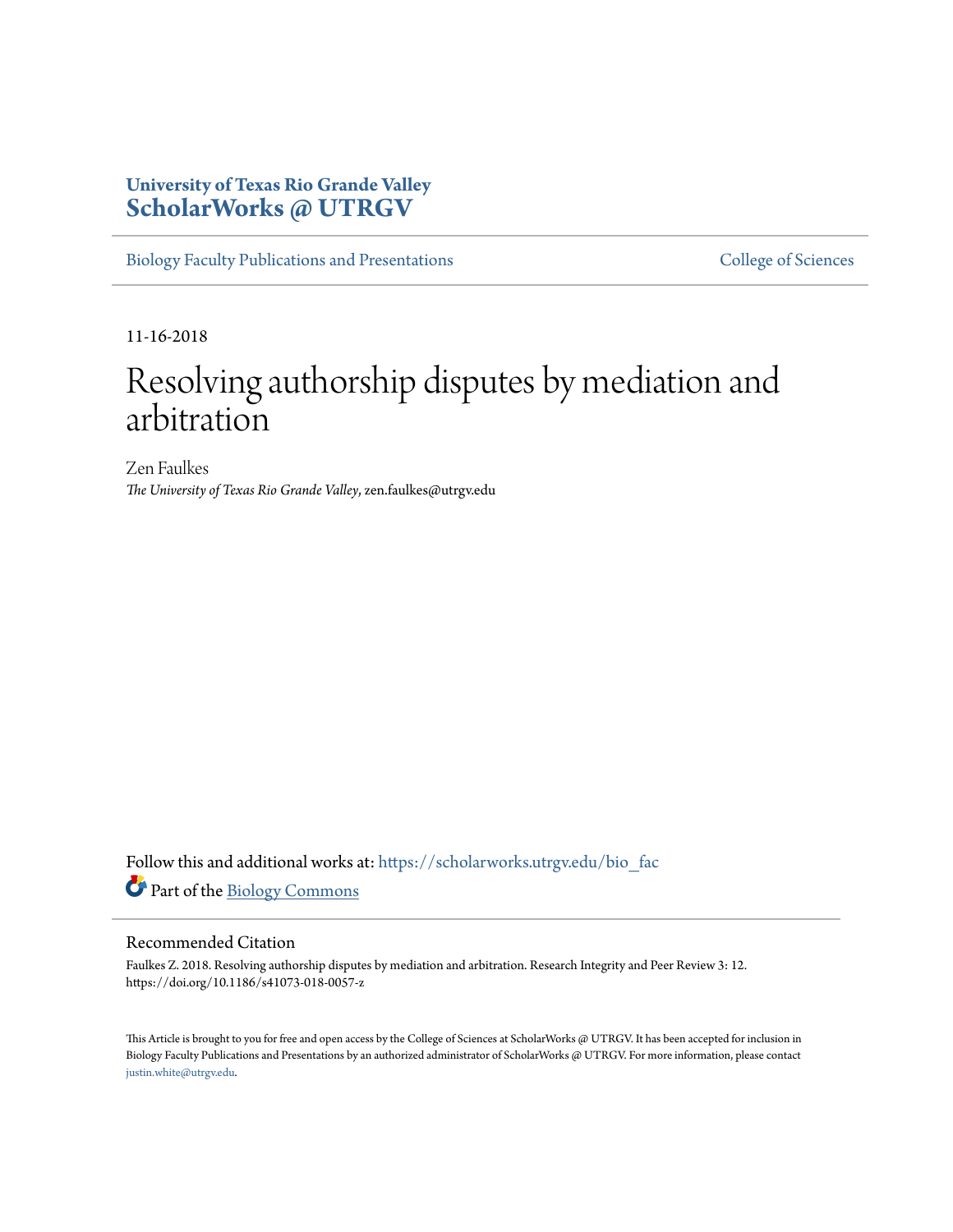# **COMMENTARY COMMENTARY Open Access**



# Resolving authorship disputes by mediation and arbitration

Zen Faulke[s](http://orcid.org/0000-0003-4049-7034)®

## Abstract

Background: Disputes over authorship are increasing. This paper examines the options that researchers have in resolving authorship disputes. Discussions about authorship disputes often address how to prevent disputes but rarely address how to resolve them. Both individuals and larger research communities are harmed by the limited options for dispute resolution.

Main body: When authorship disputes arise after publication, most existing quidelines recommend that the authors work out the disputes between themselves. But this is unlikely to occur, because there are often large power differentials between team members, and institutions (e.g., universities, funding agencies) are unlikely to have authority over all team members. Other collaborative disciplines that deal with issues of collaborative creator credit could provide models for scientific authorship. Arbitration or mediation could provide solutions to authorship disputes where few presently exist. Because authors recognize journals' authority to make decisions about manuscripts submitted to the journal, journals are well placed to facilitate alternative dispute resolution processes.

**Conclusion:** Rather than viewing authorship disputes as rare events that must be handled on a case by case basis, researchers and journals should view the potential for disputes as predictable, preventable, and soluble. Independent bodies that can offer alternative dispute resolution services to scientific collaborators and/or journals could quickly help research communities, particularly their most vulnerable members.

**Keywords:** Authorship, Alternative dispute resolution

## Background

Academic authorship is an example of attribution [[1](#page-6-0)], where people's career reputation is based on credit for work they have performed. Many problems surrounding attribution stem from one of two issues: when contributors cannot predict how credit will be given [\[1](#page-6-0)], and when attribution is dictated by individuals with power [\[1\]](#page-6-0). Both conditions are common in some research fields of academic publishing, contributing to the likelihood of authorship disputes.

There are no widely accepted criteria for what constitutes authorship [[2](#page-6-0)–[4](#page-6-0)]. Individual journals do not always provide authorship guidelines [\[5](#page-6-0), [6](#page-6-0)]. Researchers may work under multiple authorship guidelines (e.g., funding agency, institution [[7\]](#page-6-0), journal) that could conflict with each other. Currently, the closest guidelines that approach a widely accepted standard are recommendations for

Correspondence: [zen.faulkes@utrgv.edu](mailto:zen.faulkes@utrgv.edu)

paper authorship in biomedicine from the International Committee of Medical Journal Editors [\[8](#page-6-0)], also known as the Vancouver guidelines. But even in biomedical research, the field for which they were developed, some journals do not describe the guidelines correctly [[5\]](#page-6-0), and many authors are ignorant of these guidelines  $[9-11]$  $[9-11]$  $[9-11]$  $[9-11]$  $[9-11]$  and/or disagree with them [\[10](#page-6-0)–[12](#page-6-0)]. Because the Vancouver guidelines are rarely followed by journals that purport to abide by them [[13](#page-6-0)–[15\]](#page-6-0), and were created from the top down by journal editors, these guidelines are examples of both "arbitrariness" and "power differential" factors that contribute to attribution failures [\[1](#page-6-0)].

The Vancouver guidelines [\[8\]](#page-6-0) only try to answer, "Who should be an author?" They provide no guidance for other contentious points regarding authorship, which increases the possibility of authorship being assigned arbitrarily. For multi-author papers, there are at least three designations that are often viewed as more important than others: first author, last author (also sometime called senior author), and corresponding author  $[6, 7, 16–18]$  $[6, 7, 16–18]$  $[6, 7, 16–18]$  $[6, 7, 16–18]$  $[6, 7, 16–18]$  $[6, 7, 16–18]$  $[6, 7, 16–18]$  $[6, 7, 16–18]$  $[6, 7, 16–18]$ , of which the last



© The Author(s). 2018 Open Access This article is distributed under the terms of the Creative Commons Attribution 4.0 International License [\(http://creativecommons.org/licenses/by/4.0/](http://creativecommons.org/licenses/by/4.0/)), which permits unrestricted use, distribution, and reproduction in any medium, provided you give appropriate credit to the original author(s) and the source, provide a link to the Creative Commons license, and indicate if changes were made. The Creative Commons Public Domain Dedication waiver [\(http://creativecommons.org/publicdomain/zero/1.0/](http://creativecommons.org/publicdomain/zero/1.0/)) applies to the data made available in this article, unless otherwise stated.

Department of Biology, The University of Texas Rio Grande Valley, 1201 West University Drive, Edinburg, TX 78539, USA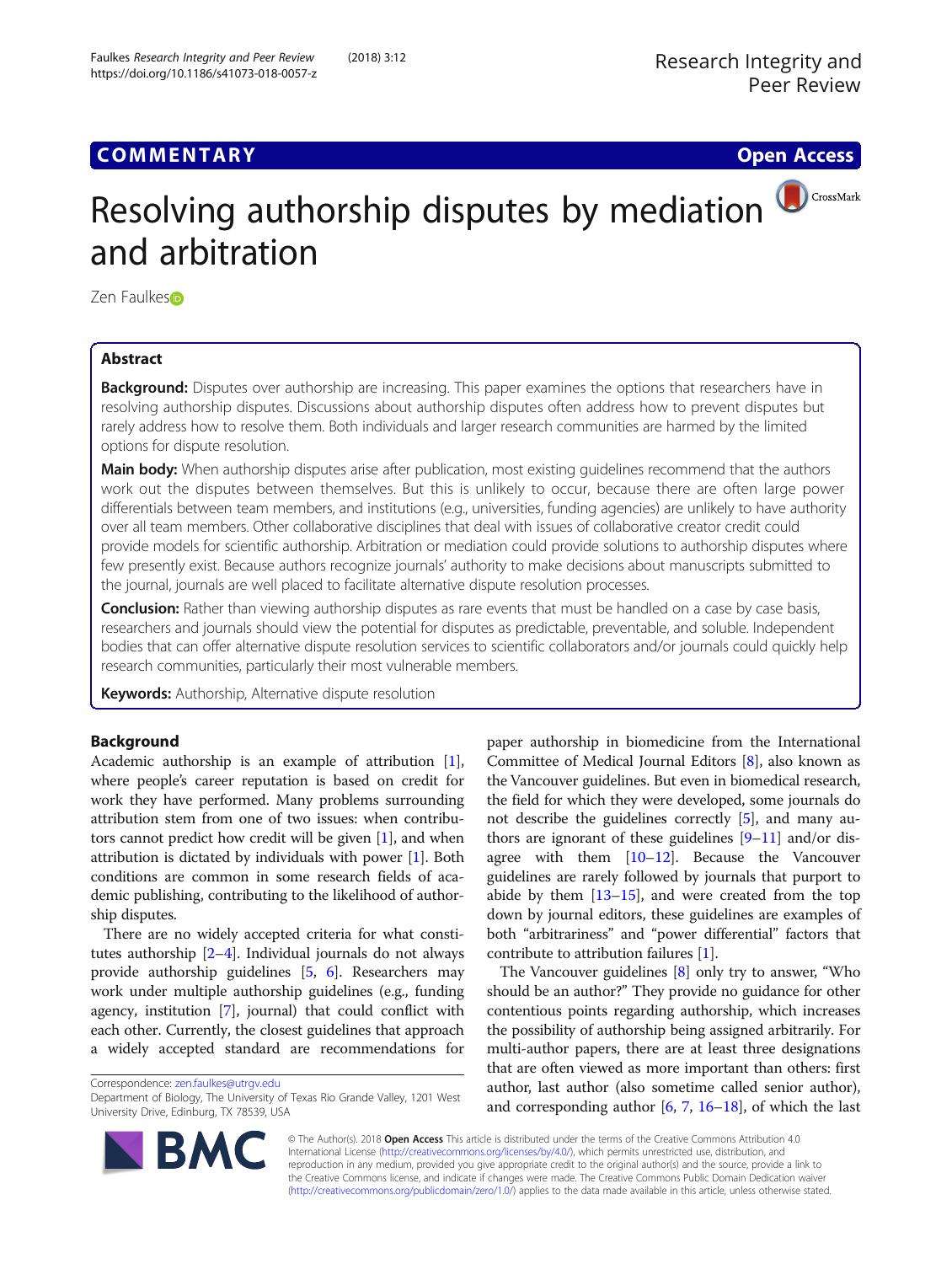is the only author designation that the Vancouver guidelines address [[8](#page-6-0)]. The first author is generally assumed to be a person (often an early career researcher) who has done the largest portion of the experimental work and the writing, and who deserves most of the credit. The last author is generally assumed to be an individual (often in a more advanced career stage) who is providing overarching intellectual questions, funding, and writing, but has not necessarily been directly involved in data collection. Some research projects use last authorship as a proxy measure for career stage [\[19,](#page-6-0) [20\]](#page-6-0). The author of one study described last authorship as, "the pinnacle of the research career and has a lot of status that goes along with it" [[21](#page-6-0)]. Authors between first and last are generally expected to have made smaller contributions, listed in order of effort (i.e., second author contributed more than third, etc.) [[6](#page-6-0)]. The expectations of corresponding authorship vary but the designation is often thought to indicate overall respon-sibility for the project [\[8,](#page-6-0) [18,](#page-6-0) [22\]](#page-6-0). Empirical research generally supports these interpretations [\[16\]](#page-6-0), but in some fields, author order is alphabetical and contains no information about contribution.

These practices mean that academic authorship is not only a valuable resource; it can be a limited resource. That some authorship designations are more valuable to career advancement than others [\[19\]](#page-6-0) increases the incentives for people to game authorship systems and creates more reasons for disputes. The number of authors on journal articles has been increasing in many fields [\[16,](#page-6-0) [22](#page-6-0)–[27](#page-6-0)]. The current record-holder, in particle physics, is a paper with 5,154 authors [\[28\]](#page-6-0), but biology papers have also cracked the 1,000 author mark [[29\]](#page-6-0). As author lists have increased, the problems of ascertaining and assigning credit by authorship (or, if the paper is flawed, blame)  $[30]$  $[30]$  have increased, as have the number of disputes over authorship [[31](#page-6-0)].

People have used creative ways to spread the benefit of receiving key authorship credits. An increasingly common practice is to use author's notes to designate equal contributions [\[32](#page-6-0)–[34](#page-6-0)]. The record for greatest number of "equally contributing" authors is unknown, but a cursory search of recent issues of journals quickly found a paper with seven authors (out of 44) listed as having made equal contributions, and none were first author [\[35\]](#page-6-0). One article with four authors designated that all contributed equally (creating the linguistic puzzle of whether they should be called "co-first" authors or "co-senior" authors), and listed all as corresponding authors [[36](#page-6-0)], making all three designations effectively meaningless. Journals have generally not adopted policies or guidelines for equal contribution statements [\[33\]](#page-6-0), nor are there general practices for handling such notes in research evaluations [\[34\]](#page-6-0). Contribution notes notwithstanding, the first author's name becomes the most associated with the paper because many journals's citations in the body of the text list only the first author when there are three or more, and "et al." sweeps away whatever information is conveyed by fine print about equal contribution [\[2](#page-6-0), [37](#page-6-0)–[42](#page-6-0)].

The combination of many people (e.g., large research teams) given vague guidance (e.g., authorship guidelines) about distributing limited resources (e.g., first authorships) with clear career consequences (e.g., hiring and promotion) make authorship disputes a completely predictable outcome. Studies on the prevalence of authorship disputes usually report somewhere between a third to two-thirds of researchers have been involved in authorship disagreements [[10](#page-6-0), [43](#page-6-0)–[46\]](#page-6-0), but some of those may have been resolved before publication. It is difficult to know how many projects have never been published because of unresolved authorship disputes, although it is not zero [\[41\]](#page-6-0). Researchers not submitting papers because of disputes would explain why journal editors do not think authorship disputes are a severe problem [[47](#page-6-0)], with 29% of editors reporting authorship disputes never happen at their journal [\[47\]](#page-6-0).

Many papers discuss the importance of dispute prevention, often mentioning the need for clear guidelines and extensive communication about authorship expectations between collaborators, mentors, and journals [\[5](#page-6-0), [12](#page-6-0), [31](#page-6-0), [32](#page-6-0), [37](#page-6-0), [48](#page-6-0)–[52\]](#page-7-0). But it is not reasonable to expect these policies to prevent all problems [\[53\]](#page-7-0). The existence of business contracts, for example, does not remove the possibility of lawsuits over failing to meet contractual obligations. There is less discussion of dispute resolution (but see [[54](#page-7-0)]), which is the focus of the remainder of this paper, particularly disputes that are not resolved when a paper is published. Papers are routinely retracted because of authorship disputes [\[55\]](#page-7-0), with one study showing authorship disputes contributed to 7.4% of retractions [[56](#page-7-0)]. Reasons for retraction include author omission [\[57](#page-7-0), [58\]](#page-7-0) and disagreements over author placement [\[59\]](#page-7-0). Because retractions represent serious sanctions and are rare (but increasing) [\[56,](#page-7-0) [60](#page-7-0)–[63\]](#page-7-0), retractions probably record only a fraction of authorship disputes. There are many unanswered questions about how authorship disputes affect research publications and career advancement.

#### Authorship disputes are difficult to resolve

Disputes can harm both the individuals involved and the communities they belong to. Communities usually have practices intended to prevent disputes before they occur and resolve them if they do occur. Good policies and guidelines can help prevent disputes or help parties involved resolve their own fights. Even with good policies, however, disputes can still happen. People expect communities to have mechanisms to help resolve disputes (e.g., policing, legal action, counseling). If two neighbors fight, others in the community may hope they sort it out themselves, and combatants might argue that only they have the right to end the fight. But it would be unethical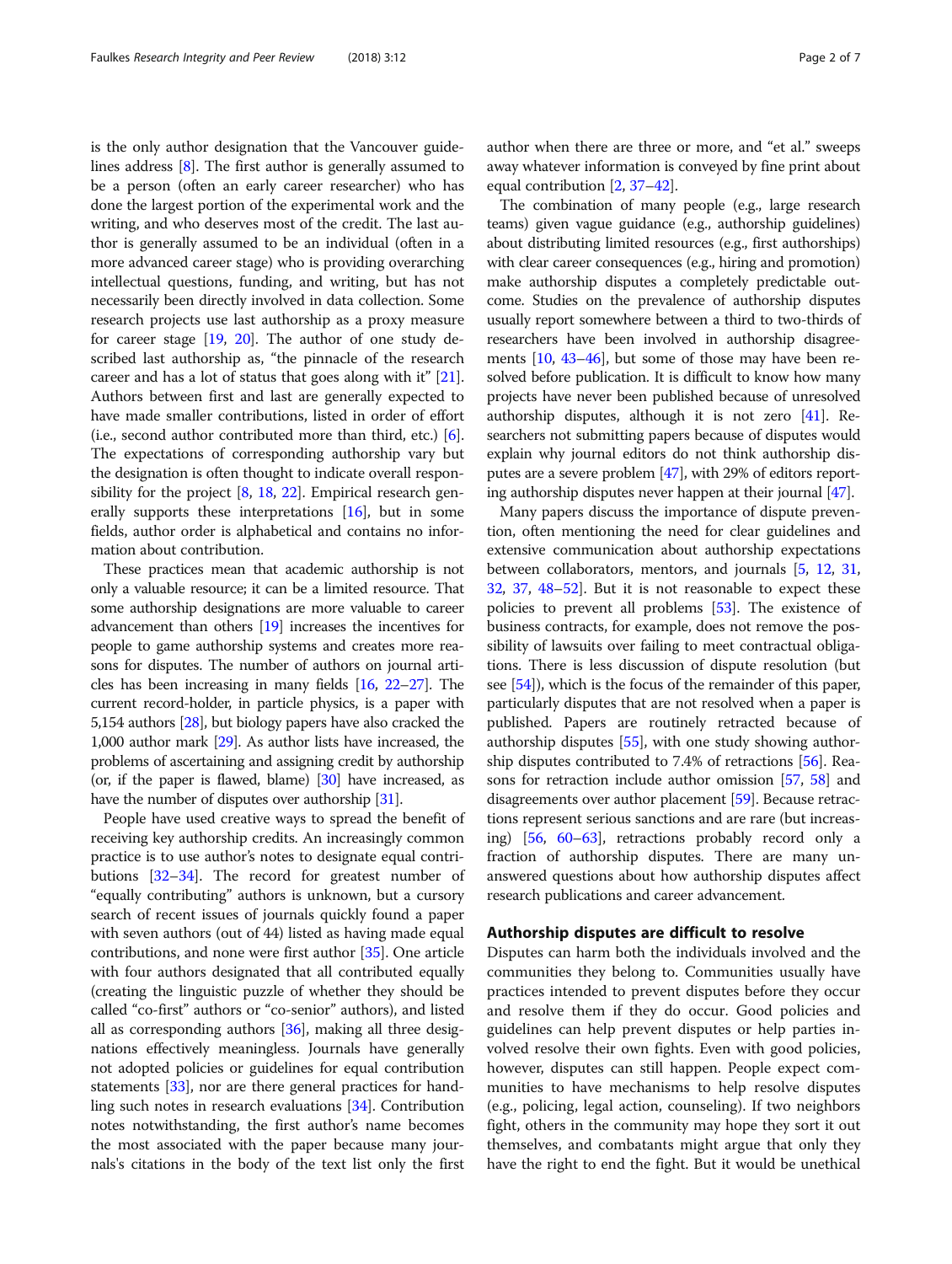for no community member to ever get involved in the fight, instead allowing the conflict to escalate until one person was dead. Having no way of resolving disputes in progress has corrosive effects on communities, particularly its most vulnerable members. Yet this is close to the reality of the situation in research communities for authorship disputes: researchers may struggle to find any help in resolving disputes.

The Committee on Publication Ethics [[37](#page-6-0)] recommends that authorship disputes be resolved by the authors working out their differences on their own. There are many problems with trying to resolve such disputes internally. Power differentials contribute to attribution problems [[1](#page-6-0)], and there are huge power differential between trainees and senior scientists. Senior faculty are most likely to be bullies [\[64,](#page-7-0) [65\]](#page-7-0), making the potential for senior researchers to dictate authorship credit ripe for abuse [\[7](#page-6-0), [65\]](#page-7-0). Some argue that nobody besides those involved in a project should ever be involved in an authorship decision because it would curtail academic freedom [[7\]](#page-6-0). But this position favors the powerful and disenfranchises the vulnerable. Some evidence suggests that people who belong to underrepresented groups are more likely to be caught in disputes [[31](#page-6-0)], and it seems likely such individuals are less likely to have disputes resolved to their satisfaction. Communities can and do limit the freedom of individuals to resolve their own disputes if the level of potential harm to participants is great enough, and loss of credit due to authorship disputes may be a little recognized factor driving underrepresented individuals out of scientific careers.

There is no guarantee that internal discussion will resolve the problem, despite clear incentives to do so, because journals reject or retract papers with authorship disputes [\[7](#page-6-0), [66\]](#page-7-0). Retracting a paper because of an authorship dispute is a "scorched earth" solution where nobody wins. None of the authors win, because nobody gains credit for a retracted paper. Nor do readers win, since there was no implication that the science was unsound. Nor do funding agencies win, since their investment in the research sees no returns in publications.

If internal discussion fails to resolve the issue, there are no generally recognized avenues for authors to seek help in resolving it. Some options discussed below might exist for some authors, but there are no norms in the research community for dispute resolution.

A trainee might inform an institutional administrator, like a department chair or college Dean, who oversees the principal investigator of the project. But when faculty from multiple departments or institutions are involved in collaborative projects, it may not be clear who is the relevant administrator to discuss the dispute with [\[6](#page-6-0)]. Administrators may have no authority to act even if they are willing to step into an authorship dispute. Similarly, ombuds offices [\[31\]](#page-6-0) or committees [\[7](#page-6-0)] at institutions could conceivably play a role, but not every institution has such offices. Research compliance or research integrity offices [[50](#page-6-0)] might be relevant if misconduct was involved, but authorship disputes can arise that involve no misconduct. Because the standards for authorship placement are vague, any administrator or office charged with ensuring compliance might reasonably ask what standards the researchers are supposed to be complying with.

Authors might ask journal editors to resolve authorship disputes. By submitting a manuscript to a journal, authors implicitly recognize the editor's authority to decide what goes into a journal. Some suggest this is part of an editor's responsibility [\[18\]](#page-6-0), and some editors find that authors are responsive to requests to shorten author lists [[50](#page-6-0)]. But it seems unfair and unwise to expect editors to resolve authorship disputes on their own [[37](#page-6-0)]. Editors probably do not have the local knowledge [\[37,](#page-6-0) [67](#page-7-0)] or resources to investigate the facts of a dispute thoroughly. Resolving authorship disputes would be a significant expansion of an editor's responsibilities: it should not be their job. Having editors investigate disputes or make recommendations for authorship would create opportunities for conflicts of interest [\[68](#page-7-0)]. This is not to say that the editors and staff of journals should have no role in dispute resolution, however, as will be discussed below.

### Creator credits in other fields

There are many collaborative fields where attribution is contentious [\[1](#page-6-0)] that might provide models for science. For example, many popular comic characters were created by teams of writers and artists, who were often denied any credit for years [\[69\]](#page-7-0). Batman was first drawn by artist Bob Kane, but writer Bill Finger wrote many stories that defined the character and never received credit until after his death [\[70](#page-7-0)–[72](#page-7-0)]. Spider-Man was sometimes credited as the creation of writer Stan Lee, prompting pushback from artists Jack Kirby [[73](#page-7-0), [74\]](#page-7-0), who said he created the character, and Steve Ditko [\[75,](#page-7-0) [76](#page-7-0)], who said he co-created the character (with Lee generally agreeing with Ditko [[75](#page-7-0), [76](#page-7-0)]). The question of who created these iconic pop culture characters is more than a point of debate for comic book historians. Like academic authorship, there are clear financial and career rewards associated with creator credits. These characters earn huge amounts of money from comics, licensing, film, and television, and creator credit can ensure artists receive some of it. The financial stakes involved has meant that creator credit has been the subject of lawsuits or other legal actions by writers, artists, or their estates [[69,](#page-7-0) [77](#page-7-0)]. Such legal action is hardly unique to comics [\[78](#page-7-0)]. But using courts to resolve on authorship credit on scientific papers is rare [[54](#page-7-0), [79\]](#page-7-0). The law is often neutral on questions of authorship, which is exacerbated by the lack of clarity about professional practices and ambiguous damages from denied authorship credit. Lawsuits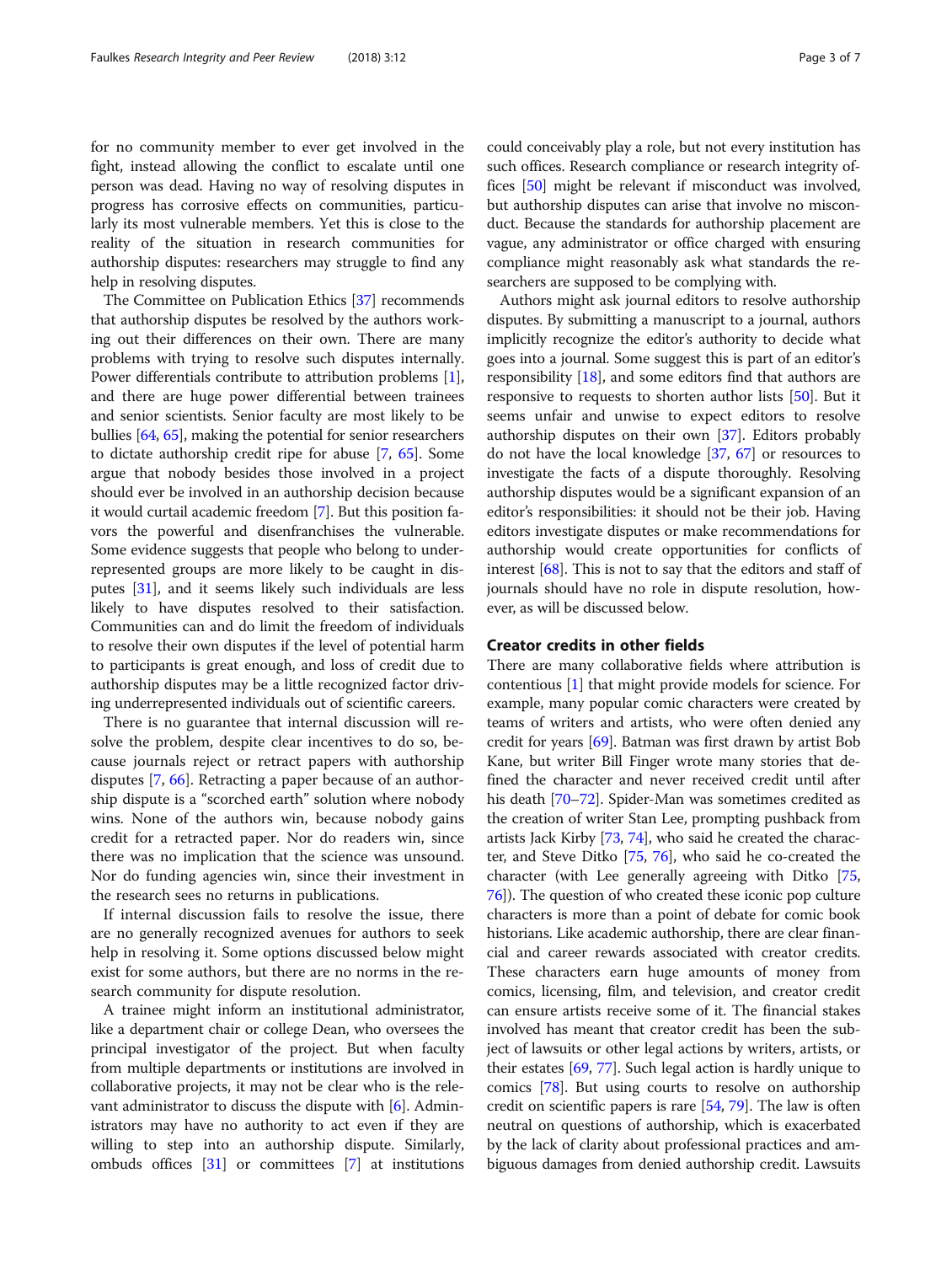are costly and lengthy [\[54\]](#page-7-0). In one case where an authorship dispute did go to court [\[79\]](#page-7-0), the ruling favored the plaintiff who claimed first authorship, but the manuscript was apparently never published. No paper matching the description can be found in databases of scientific publications. Like the old joke, "The surgery was a success, but the patient died," the plaintiff won the case, but science lost.

Another collaborative field where there are routinely credit disputes is screenwriting for television and movies in the USA [\[1,](#page-6-0) [32\]](#page-6-0). There are similarities between screenwriting and academic writing. First, both movie scripts and scientific articles often pass through the hands of many writers. Thirty-five people were involved in writing in *The Flintsones* movie, but only three names appeared on screen when the film was released [\[80](#page-7-0)]. Second, in both movie scripts and scientific articles, credit is complex and cryptic to outsiders [[81\]](#page-7-0). For example, the writing credits for the movie Lethal Weapon 3 read, "Screenplay by Jeffrey Boam and Jeffrey Boam & Robert Mark Kamen. Story by Jeffrey Boam." Details like why Boam's name is listed twice in the "Screenplay" credit or why names are joined with "and" versus an ampersand are as baffling to people unfamiliar with screenwriting conventions as scholarly authorship is to people outside academic fields. Unlike some of the cases with comics, however, disputes over screen credits usually go to arbitration rather than court. Usually, the Writer's Guild of America is the final arbiter [\[80](#page-7-0), [81\]](#page-7-0). The Writer's Guild of America has established rules for determining who gets credit [[82](#page-7-0)], albeit with room for interpretation, like what "substantial" means.

### Alternative dispute resolution in academic publishing

Mediation, arbitration, and combinations of these (e.g., med-arb [[83,](#page-7-0) [84\]](#page-7-0)) are examples of alternative dispute resolution [[68\]](#page-7-0). They are "alternative" in the sense they are not resolved in courts. Alternative dispute resolution could be a valuable means for resolving authorship disputes that bypasses litigation [[54](#page-7-0)].

A major difference between screenwriting and science is that Hollywood screenwriters are part of a single unionized workforce  $[1]$ , while scientists lack any such central authority to compel them to seek arbitration or mediation. In cases where all authors were at the same institution, an institutional committee, or research ethics consultants might provide mediation [\[7](#page-6-0), [85\]](#page-7-0). But the only authority that would be relevant to all authors of a manuscript, regardless of institutional affiliation, is the journal's editorial staff. Authors implicitly recognize this authority when they submit a manuscript. But as discussed above, implicit authority alone does not mean editors are well positioned to perform arbitration or

mediation. Rather, arbitration or mediation should be conducted not by editors, but by independent agencies (e.g., committees, businesses, non-governmental organizations, research ethics consultants) that specialize in alternative dispute resolution. These organizations would be staffed by people of diverse backgrounds who are experienced with scientific publishing, investigation, and dispute resolution. These agencies might be operated by a publisher, a journal, an institution, or a scientific society, but be independent from the editorial team, similar to the ethics committees (e.g., [[86](#page-7-0)]) or journalists working at scientific journals. Dispute resolution agencies could provide services to many journals, not just one. In this model, editors would facilitate a process of alternative dispute resolution, not conduct it.

The tacit recognition of editorial authority could be made explicit. For example, when a journal accepts a paper, the editors could require authors to sign a form agreeing that by having this paper published in this journal, they would submit to binding arbitration if a dispute arises. Many journals already have such processes in place for copyright transference, payment of page charges or open access fees, and so on. Mandated arbitration poses potential ethical problems [\[68\]](#page-7-0), so journals may not want to make arbitration a requirement for publication. Instead, journals could recommend mediation or arbitration only if disputes arise. Authors voluntarily agreeing to arbitration or mediation does not threaten academic freedom [[7\]](#page-6-0). If the authors did not agree to binding arbitration, or mediation fails, the authors would be free to try to resolve the problem internally within a set time or face an editor's decision by fiat. The key point is that "work it out by yourselves" becomes one of several options for authors in a dispute, not the only option.

The simplest scenario is one in which a dispute arises after a paper has been submitted to a journal. Depending on the journal's specific policy, journal staff would either recommend mediation or arbitration, or simply initiate the process by contacting the alternative dispute resolution agency. Because alternative dispute resolution processes come in many forms [[83,](#page-7-0) [84\]](#page-7-0), journals might differ in what dispute resolution process they prefer. For papers that have already been published, however, some form of resolution including arbitration might be more appropriate than mediation alone because an editor needs to make a decision about a paper's version of record. The mediators or arbiters would investigate, applying the generally accepted practices of the field, which would be known to authors in advance. For example, in life sciences, it would be expected that the author who performed the most tasks would be first author, and the author with the greatest seniority would be last. While authors may overvalue their own work [\[87\]](#page-7-0), people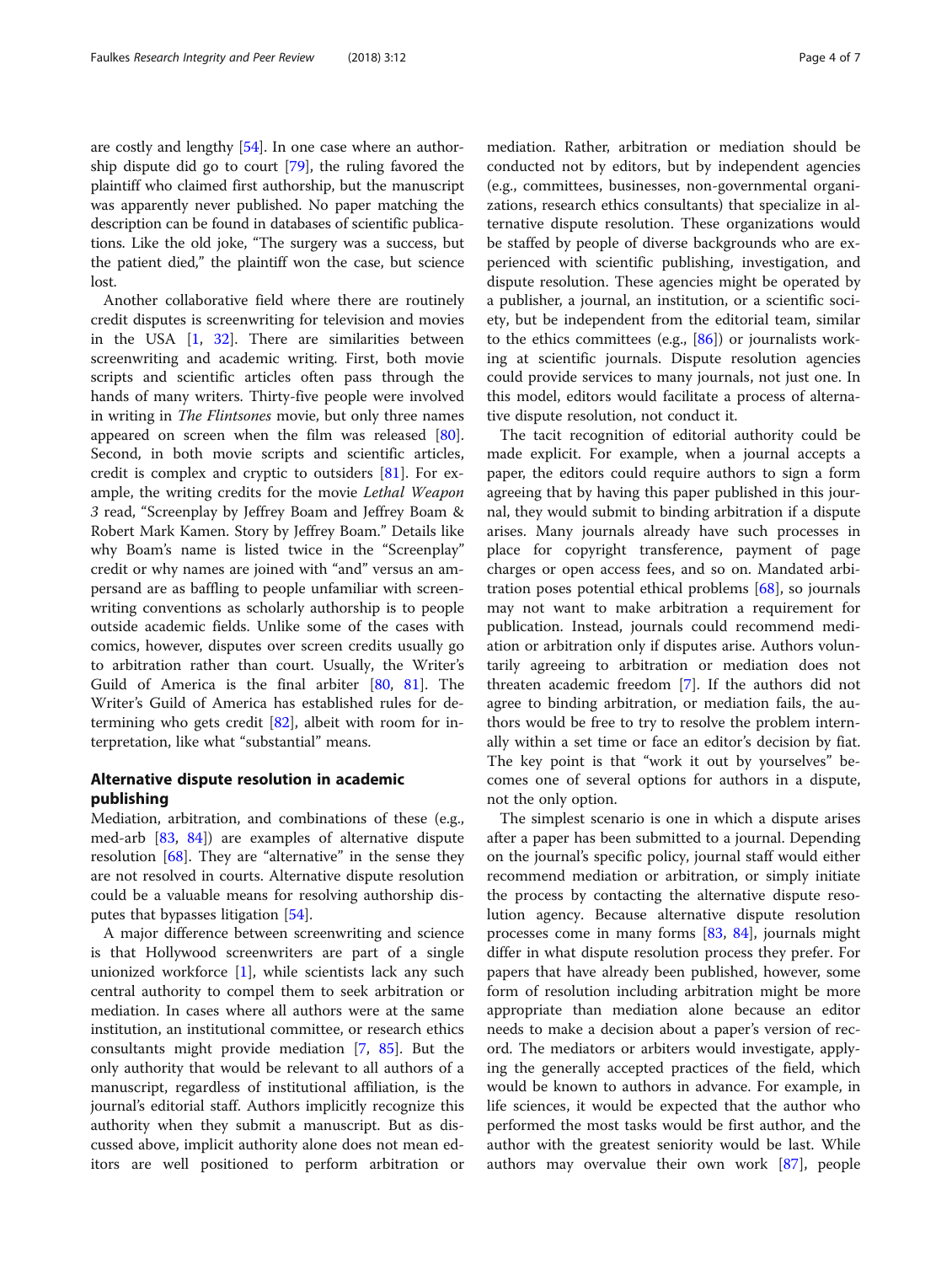engaged in dispute resolution in any field are routinely tasked with making decisions where participants give contradictory information (e.g., judges and juries in court). A mediation or arbitration process might be similar in some ways to a peer review system. There may be multiple mediators or arbiters who investigate the claims and facts of the dispute, perhaps with some specifically assigned to act as advocates for the different individuals, like prosecution and defense attorneys in court. The alternative dispute resolution committee or agency would deliver recommendations to the journal's editor-in-chief, who would implement the decision.

Alternative dispute resolution could be supported by funds from publishers and journals, as part of their commitment to ethical publishing practices [\[88\]](#page-7-0). Assistance in resolving disputes could become a mark of excellence as a service that high-quality journals are expected to offer, like enlisting and coordinating the efforts of peer reviewers, editing, typesetting, copyediting, and promotion of articles to media. Funding agencies also have incentives to support the costs of alternative dispute resolution. Authorship disputes diminishes the return on funders' investments by preventing publication of research they funded. Funding agencies might make arbitration or mediation permissible expenses for grants, like how many funding agencies started including article processing charges as allowable expenses for the agency to support open access publication. Alternately, funding agencies might set aside some funds for dispute resolution as a contingency and provide them to researchers on a case-by-case basis.

The description above focuses on dispute resolution occurring after a manuscript has been submitted to a journal. But alternative dispute resolution agencies could also be involved in dispute prevention by providing services to authors directly. This would be similar to independent businesses that assist with writing and editing (often for authors writing in languages that they are not fluent in) [[89](#page-7-0)], which are separate from the review, copyediting, and proofing services provided by journals. Making alternative dispute resolution available to authors through independent businesses may prevent disputes from occurring or resolve them before manuscripts are submitted to journals, which would prevent errata or retractions. Research proposals, particularly collaborations between individuals at different institutions, could require that principle investigators submit plans for dispute resolution [[6,](#page-6-0) [90\]](#page-7-0), analogous to requirements that proposals include plans for data management. These plans could include dispute resolution services.

One advantage of alternative dispute resolution systems is that they increase transparency by providing a clear pathway for dispute resolution. The increased presence of alternative dispute resolution on the publishing landscape may encourage improved record-keeping, because clear documentation of the project's progress would be essential to having a decision in one's favor. The more authorship disputes go through arbitration or mediation and are resolved through that process, the more likely that authors will become aware of the need to talk to each other about their expectations for authorship, much like how early fights by comic creators changed practices in that industry [\[91](#page-7-0), [92](#page-7-0)].

The model for alternative dispute resolution for authorship suggested here is similar to research ethics consultation services [[85,](#page-7-0) [93](#page-7-0)]. These consulting services provide advice on topics that are not covered by regulatory agencies like institutional review boards (IRBs) [\[93](#page-7-0)], potentially including dispute resolution [\[85\]](#page-7-0). One consulting service was funded jointly by research funding agencies and a host institution [[94](#page-7-0)], providing an example of how such agencies might be supported.

Creating alternative dispute resolution processes within academia faces a common problem that individual interests are not always aligned with community interests. People who now have the seniority to try to determine or influence authorship credit could have that power reduced if alternative dispute resolution services were well known and readily available to authors. But because many academics have personally experienced authorship disputes, they might see the value for the research community for having new mechanisms for resolving disputes. Furthermore, because authorship disputes reduce scientific productivity, stakeholders who are concerned with maximizing research outcomes (e.g., funding agencies) have incentives to join community leaders on this issue in raising awareness and creating new policies.

#### Conclusion

Authorship disputes can be anticipated and ameliorated. While more can be done to prevent authorship disputes, the lack of options for resolving authorship disputes that occur is a major ethical challenge that the research community needs to address. To borrow from the old saying, an ounce of prevention may be better than a pound of cure, but when it comes to authorship disputes, it seems that currently, there are only ounces of prevention and no cure in any quantity. Alternative dispute resolution that is facilitated by journals' staff but not necessarily run by them could help address this problem.

#### Acknowledgements

Some of the ideas in this article were first explored in a post on the blog NeuroDojo [[95\]](#page-7-0). I thank the anonymous authors of the now removed Smarty Pants Science blog, my BIOL 6103 students in Fall of 2017, and three reviewers for discussing ideas in this manuscript.

#### Funding

The author received no funding for this work.

#### Availability of data and materials

There are no original data in this paper.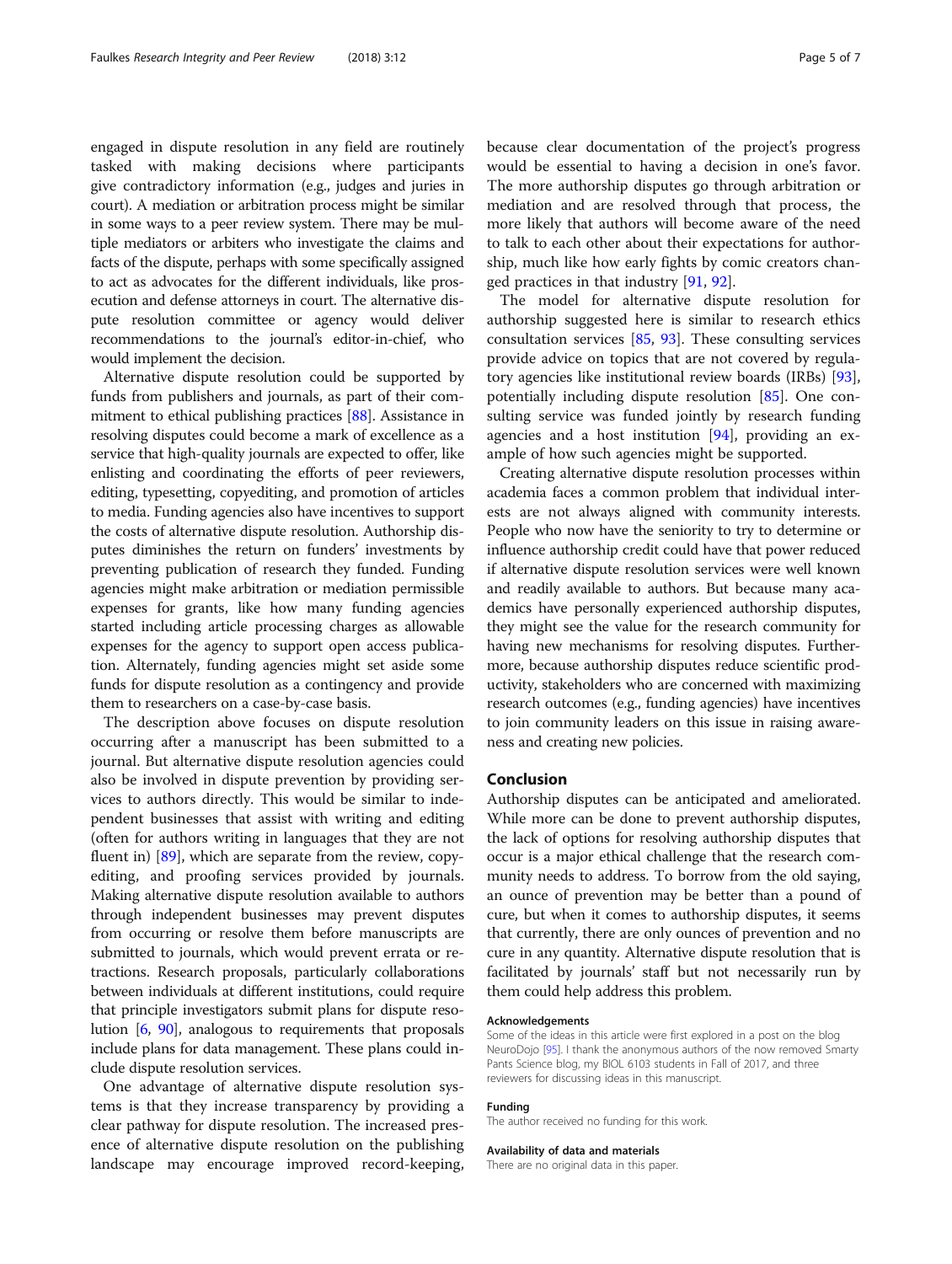#### <span id="page-6-0"></span>Authors' contributions

Zen Faulkes conceived and wrote the paper. The author read and approved the final manuscript.

#### Ethics approval and consent to participate

No subjects were involved in this paper, so no ethical approval or consent was required.

#### Consent for publication

Not applicable.

#### Competing interests

The author declares that he has no competing interests.

#### Publisher's Note

Springer Nature remains neutral with regard to jurisdictional claims in published maps and institutional affiliations.

# Received: 29 July 2018 Accepted: 31 October 2018

#### References

- 1. Fisk C: Credit where it's due: the law and norms of attribution. Duke Law School Faculty Scholarship Series 2006:Paper 39.
- 2. Venkatraman V: Conventions of scientific authorship [<https://doi.org/10.1126/science.caredit.a1000039>].
- 3. Dance A. Authorship: Who's on first? Nature. 2012;489:591–3.
- 4. Teixeira da Silva JA, Dobránszki J. How authorship is defined by multiple publishing organizations and STM publishers. Account Res. 2015;23(2):97–122.
- 5. Wager E. Do medical journals provide clear and consistent guidelines on authorship? Medscape Gen Med. 2007;9(3):16.
- 6. Gaeta TJ. Authorship: "law" and order. Acad Emerg Med. 1999;6(4):297–301.
- 7. Strange K. Authorship: why not just toss a coin? Am J Phys Cell Phys. 2008; 295(3):C567–75.
- 8. International Committee of Medical Journal Editors: Defining the role of authors and contributors [[http://www.icmje.org/recommendations/browse/](http://www.icmje.org/recommendations/browse/roles-and-responsibilities/defining-the-role-of-authors-and-contributors.html) [roles-and-responsibilities/defining-the-role-of-authors-and-contributors.html\]](http://www.icmje.org/recommendations/browse/roles-and-responsibilities/defining-the-role-of-authors-and-contributors.html).
- Hoen WP, Walvoort HC, Overbeke AM. What are the factors determining authorship and the order of the authors' names? A study among authors of the Nederlands Tijdschrift voor Geneeskunde (Dutch Journal of Medicine). JAMA. 1998;280(3):217–8.
- 10. Bhopal R, Rankin J, McColl E, Thomas L, Kaner E, Stacy R, Pearson P, Vernon B, Rodgers H. The vexed question of authorship: views of researchers in a British medical faculty. BMJ. 1997;314(7086):1009.
- 11. Pignatelli B, Maisonneuve H, Chapuis F. Authorship ignorance: views of researchers in French clinical settings. J Med Ethics. 2005;31(10):578–81.
- 12. Mainous IIIAG, Bowman MA, Zoller JS. The importance of interpersonal relationship factors in decisions regarding authorship. Fam Med. 2002;34(6):462–7.
- 13. Bates T, Anić A, Marušić M, Marušić A. Authorship criteria and disclosure of contributions: comparison of 3 general medical journals with different author contribution forms. JAMA. 2004;292(1):86–8.
- 14. Teixeira da Silva JA, Dobránszki J. Multiple authorship in scientific manuscripts: ethical challenges, ghost and guest/gift authorship, and the cultural/disciplinary perspective. Sci Eng Ethics. 2016;22(5):1457–72.
- 15. Psooy K. Undeserved authorship: too much of a good thing. Can Urol Assoc J. 2010;4(6):391–2.
- 16. Shapiro DW, Wenger NS, Shapiro MF. The contributions of authors to multiauthored biomedical research papers. JAMA. 1994;271(6):438–42.
- 17. McKneally M. Put my name on that paper: reflections on the ethics of authorship. J Thorac Cardiovasc Surg. 2006;131(3):517–9.
- 18. Gasparyan AY, Ayvazyan L, Kitas GD. Authorship problems in scholarly journals: considerations for authors, peer reviewers and editors. Rheumatol Int. 2013;33(2):277–84.
- 19. van Dijk D, Manor O, Carey LB. Publication metrics and success on the academic job market. Curr Biol. 2014;24(11):R516–7.
- 20. Marschke G, Nunez A, Weinberg BA, Yu H. Last place? The intersection of ethnicity, gender, and race in biomedical authorship. AEA Pap Proc. 2018; 108:222–7.
- 21. Grabmeier J: Not quite a 'double bind' for minority women in science [<https://news.osu.edu/news/2018/05/15/women-minorities-science/>].
- 22. Duffy MA. Last and corresponding authorship practices in ecology. Ecol Evol. 2017;7(21):8876–87.
- 23. Rennie D, Yank V, Emanuel L. When authorship fails: a proposal to make contributors accountable. JAMA. 1997;278(7):579–85.
- 24. Simpson R. Authorship in astronomy. In: Orbiting Frog vol 2017; 2012. [https://orbitingfrog.com/2012/08/04/authorship-in-astronomy/.](https://orbitingfrog.com/2012/08/04/authorship-in-astronomy/)
- 25. Branch TA, Linnell AE. What makes some fisheries references highly cited? Fish Fish. 2016;17(4):1094–133.
- 26. Barlow J, Stephens PA, Bode M, Cadotte MW, Lucas K, Newton E, Nuñez MA, Pettorelli N. On the extinction of the single-authored paper: the causes and consequences of increasingly collaborative applied ecological research. J Appl Ecol. 2018;55(1):1–4.
- 27. Dang W, McInnes MDF, Kielar AZ, Hong J. A comprehensive analysis of authorship in radiology journals. PLoS One. 2015;10(9):e0139005.
- 28. Castelvecchi D. Physics paper sets record with more than 5,000 authors. Nature News & Comment. 2015. [https://doi.org/10.1038/nature.2015.](https://doi.org/10.1038/nature.2015.17567) [17567](https://doi.org/10.1038/nature.2015.17567).
- 29. Woolson C. Fruit-fly paper has 1,000 authors. Nature. 2015;521:263.
- 30. Swedberg K. Who is an author? Eur J Heart Fail. 2008;10(6):523–4.
- 31. Wilcox LJ. Authorship: the coin of the realm, the source of complaints. JAMA. 1998;280(3):216–7.
- 32. Conte ML, Maat SL, Omary MB. Increased co-first authorships in biomedical and clinical publications: a call for recognition. FASEB J. 2013;27(10):3902–4.
- 33. Akhabue E, Lautenbach E. "Equal" contributions and credit: an emerging trend in the characterization of authorship. Ann Epidemiol. 2010;20(11):868–71.
- 34. Hu X. Loads of special authorship functions: linear growth in the percentage of "equal first authors" and corresponding authors. J Am Soc Inf Sci Technol. 2009;60(11):2378–81.
- 35. Kronenberg ZN, Fiddes IT, Gordon D, Murali S, Cantsilieris S, Meyerson OS, Underwood JG, Nelson BJ, Chaisson MJP, Dougherty ML, et al. Highresolution comparative analysis of great ape genomes. Science. 2018; 360(6393):eaar6343.
- 36. Chung HS, Piana-Agostinetti S, Shaw DE, Eaton WA. Structural origin of slow diffusion in protein folding. Science. 2015;349(6255):1504–10.
- 37. Albert T, Wager E. How to handle authorship disputes: a guide for new researchers. In: Committee on Publication Ethics; 2003. 3. [https://](https://publicationethics.org/resources/guidelines) [publicationethics.org/resources/guidelines.](https://publicationethics.org/resources/guidelines)
- 38. Birnholtz J. When authorship isn't enough: lessons from CERN on the implications of formal and informal credit attribution mechanisms in collaborative research. J Electron Publishing. 2008;11(1). [https://doi.org/10.](https://doi.org/10.3998/3336451.0011.105) [3998/3336451.0011.105.](https://doi.org/10.3998/3336451.0011.105)
- 39. Weber M. Alphabetical name ordering is discriminatory and harmful to collaborations. In: LSE Impact Blog: London School of Economics; 2018. [http://blogs.lse.ac.uk/impactofsocialsciences/2018/05/29/alphabetical-name](http://blogs.lse.ac.uk/impactofsocialsciences/2018/05/29/alphabetical-name-ordering-is-discriminatory-and-harmful-to-collaborations/)[ordering-is-discriminatory-and-harmful-to-collaborations/](http://blogs.lse.ac.uk/impactofsocialsciences/2018/05/29/alphabetical-name-ordering-is-discriminatory-and-harmful-to-collaborations/).
- 40. Einav L, Yariv L. What's in a surname? The effects of surname initials on academic success. J Econ Perspect. 2006;20(1):175–87.
- 41. Tschoegl A. The ordering of authors' names in academic publications. In: Overcoming bias; 2008. [http://www.overcomingbias.com/2008/01/the](http://www.overcomingbias.com/2008/01/the-ordering-of-authors%E2%80%99-names-in-academic-publications.html)[ordering-of-authors%E2%80%99-names-in-academic-publications.html](http://www.overcomingbias.com/2008/01/the-ordering-of-authors%E2%80%99-names-in-academic-publications.html).
- 42. Weber M. The effects of listing authors in alphabetical order: a review of the empirical evidence. Res Eval. 2018;27(3):238–45.
- 43. Nylenna M, Fagerbakk F, Kierulf PJBME. Authorship: attitudes and practice among Norwegian researchers. BMC Med Ethics. 2014;15(1):53.
- 44. Okonta P, Rossouw T. Prevalence of scientific misconduct among a group of researchers in Nigeria. Dev World Bioeth. 2013;13(3):149–57.
- 45. Reinisch JF, Li W-Y, Yu DC, Walker JW. Authorship conflicts: a study of awareness of authorship criteria among academic plastic surgeons. Plast Reconstr Surg. 2013;132(2):303e–10e.
- 46. Marušić A, Bošnjak L, Jerončić A. A systematic review of research on the meaning, ethics and practices of authorship across scholarly disciplines. PLoS One. 2011;6(9):e23477.
- 47. Wager E, Fiack S, Graf C, Robinson A, Rowlands I. Science journal editors' views on publication ethics: results of an international survey. J Med Ethics. 2009;35(6):348–53.
- 48. Hanson SMH. Collaborative research and authorship credit: beginning guidelines. Nurs Res. 1988;37(1):49–51.
- 49. Curran-Everett D, Benos DJ. Guidelines for reporting statistics in journals published by the American Physiological Society. Am J Physiol Gastrointest Liver Physiol. 2004;287(2):G307–9.
- 50. Castillo M. Authorship and bylines. Am J Neuroradiol. 2009;30(8):1455–6.